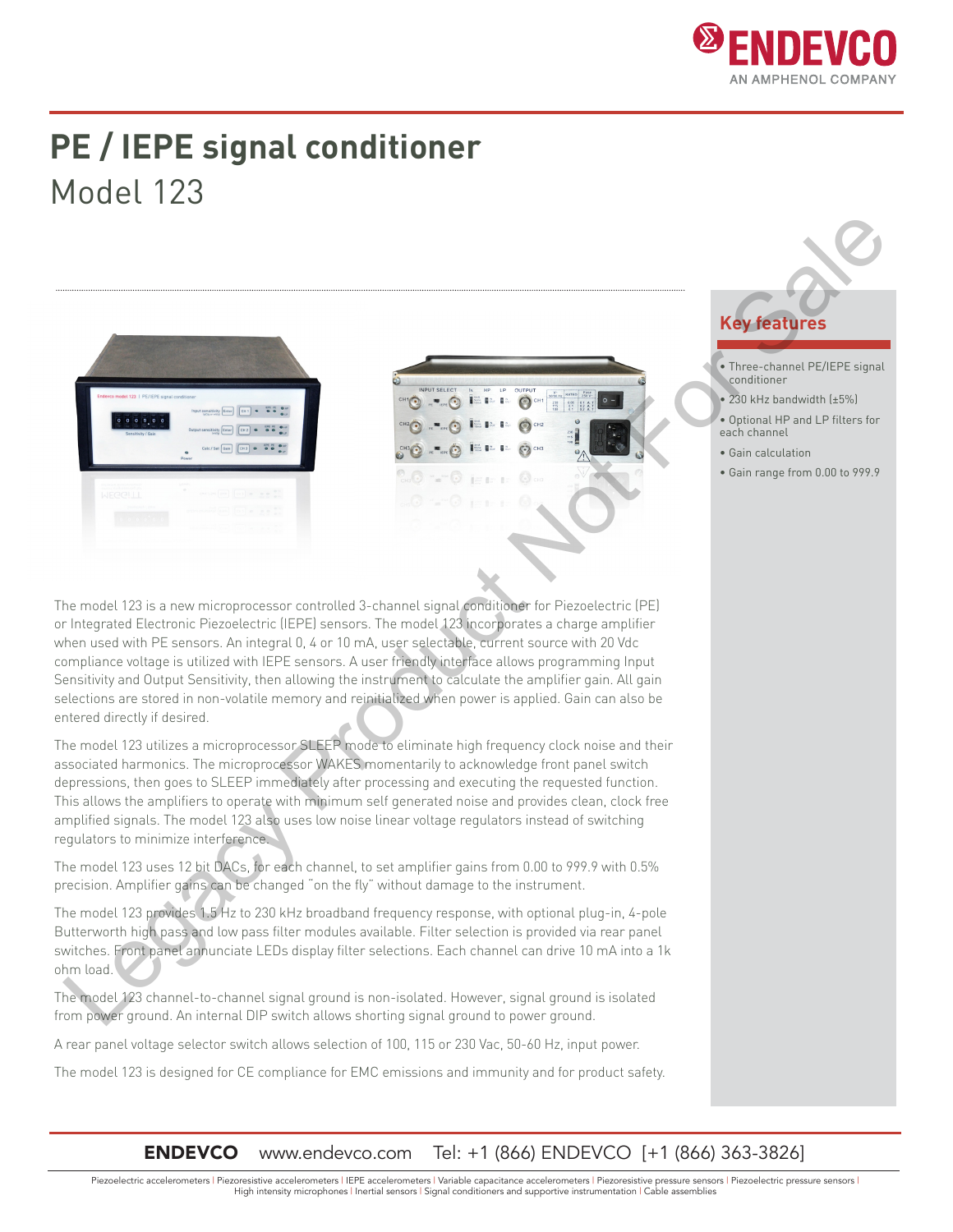

# **PE / IEPE signal conditioner** Model 123

### **Specifications**

The following performance specifications conform to ISA-RP-37.2 (1964) and are typical values, referenced at +75˚F (+24˚C) and 100 Hz, unless otherwise noted.

#### Input specifications (per channel)

Maximum charge input 10 000 pC Source resistance > 10 MΩ<br>Source capacitance > 10,000 pF Source capacitance  $\text{Accuracy}$   $+ 15\%$  Compliance voltage < 20 Vdc Maximum input voltage < 22 Volts (AC +DC) Input impedance 10 μF and 1 MΩ

Piezoelectric **Single-ended** with one side connected to signal ground IEPE Single-ended with low side connected to signal ground Constant current source None, 4 mA or 10 mA selectable per channel

#### Output specifications (per channel)

Output current 10 mA max<br>DC offset 15 mV tvp

Transfer characteristics

Gain

Sensitivity (pC/EU or mV/EU) Output scaling (mV/EU) 0.00 to 9999

Noise

Optional plug-in filter characteristics High Pass type 4-pole Butterworth Low Pass type 4-pole Butterworth Crosstalk between channels 80 dB RTI min

AC voltage Single ended and referenced to signal ground. Signal proportional to input Linear output 10V peak minimum 15 mV typ Protection Short circuit protected

Range  $0.00$  to 999.9<br>Resolution  $0.0075$ ,  $0 < a$ 0.0025, 0 ≤ gain < 10 0.025, 10 ≤ gain < 100 0.25, 100 ≤ gain < 1000 Accuracy  $\pm 0.5\%$  at 1 kHz with filters disabled and gain >1<br>Sensitivity (pC/EU or mV/EU) 0.00 to 9999 Resolution **Resolution** determined by gain resolution Resolution determined by gain resolution Linearity **Example 2.1%** O.1% of full scale, best fit straight line at 1 kHz reference with standard 10 kHz 4-pole Butterworthlow pass filter installed **Example 11.** (a)  $\frac{1}{2}$  (b)  $\frac{1}{2}$  (b)  $\frac{1}{2}$  (b)  $\frac{1}{2}$  (b)  $\frac{1}{2}$  (b)  $\frac{1}{2}$  (b)  $\frac{1}{2}$  (b)  $\frac{1}{2}$  (b)  $\frac{1}{2}$  (b)  $\frac{1}{2}$  (b)  $\frac{1}{2}$  (c)  $\frac{1}{2}$  (c)  $\frac{1}{2}$  (c)  $\frac{1}{2}$  (e)  $\frac{1}{2$ 

Piezoelectric 0.04 pC rms + 0.012 pC rms per 1000 pF of source capacitance RTI + 1mV rms RTO IEPE 20 uV rms RTI + 400 uV rms RTO. Input shunted with a 249 Ohm (4 mA exc) or 100 Ohm (10 mA exc) load Broadband frequency response  $\pm 5\%$ , 1.5 Hz to 230 kHz, typ, referenced to 1 kHz.

Corner frequency (-3dB) 10 Hz ± 5% and 10 kHz ± 12% typ, other corner frequencies avilable